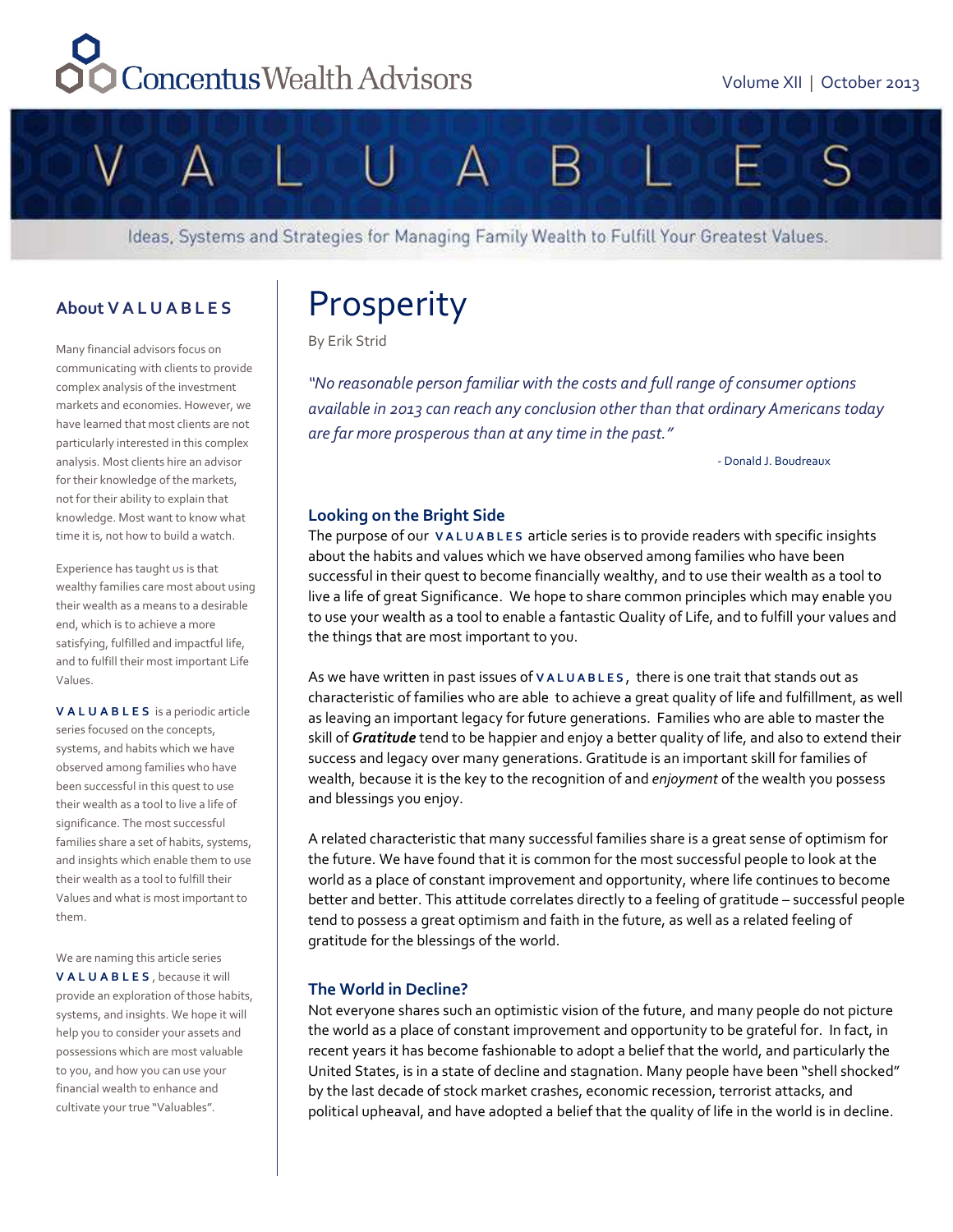Many authors, commentators, and pundits have jumped on this bandwagon, making the point that economic statistics such as Gross Domestic Product, average middle class wages, and employment are pointing to a less prosperous era in our nation's history, and a decline in the living standards of the average American. Many have cited the postwar years of the 1950's as the "Golden Era" of American wealth and prosperity, and have made the case that our economy and living standards have stagnated ever since that time. An excellent example of this kind of thinking was a New York Times article recently written by noted author Paul Krugman who suggested that:

*Americans in the 1950's made the rich pay their fair share; it gave workers the power to bargain for decent wages and benefits; and… it prospered. And we can do that again.*

### **A Different "Measuring Stick"**

There are many ways to measure economic prosperity and living standards. Many economists would tell us that the best measures are the average wages of middle class workers, the employment rate, or the growth of GDP. While all of these are important statistics, and data points which should be considered, they don't tell the whole story. In our view, there is a different "measuring stick" we can use to accurately judge the improvement in living standards due to the innovation and growth our nation has experienced.

# As Matt Ridley articulates in his marvelous book, **The Rational Optimist**:

*Time: that is the key. Forget dollars, cowrie shells or gold. The true measure of something's worth is the hours it takes to acquire it. If you have to acquire it for yourself, it usually takes longer than if you get it ready made by other people... And if you can get it made efficiently by others, then you can afford more of it.*

*This is what prosperity is: The increase in the amount of goods or services you can earn with the same amount of work. As late as the mid-1800's, a stagecoach journey from Paris to Bordeaux cost the equivalent of a clerk's monthly wages; today the journey costs a day or so and is 50 times as fast. A half gallon of milk cost the average American 10 minutes of work in 1970, but only 7 minutes in 1997. A three minute phone call from New York to LA cost ninety hours at the average wage in 1910, today it costs less than 2 minutes.* 

We could not agree with Ridley more, as true prosperity can only be defined by how hard and how long a worker needs to toil to

acquire a given basket of necessary goods and services. After all, time is the one common denominator for all humanity and for all of history - regardless of their wealth, skill, or intelligence, every human being gets 24 hours every day, and 168 hours every week, which has been the rule since the dawn of time. Life gets better when we can earn more and better "stuff" with the hours we spend working.

By this measure, the last 50 years have been an incredibly prosperous time, and prosperity is continuing to explode. To demonstrate this, let us consider some statistics about the cost of every day household goods in the last 50 years. In 1956, a basic low cost refrigerator-freezer sold for \$219.95 at a department store. This appliance cost the average American wage earner (earning \$1.89 per hour) roughly 116 hours of labor to purchase. At today's average wage, a similar appliance only costs the average worker 15 hours of labor, for an 87% reduction. In 1956 it cost an average American worker about 5.2 hours of work time to purchase the lowest priced women's outfit of jeans, a blouse and pumps. Today the same outfit costs only 2.9 hours of work for a 44% reduction.

Indeed, we can look across the spectrum of consumption for average Americans, from food, cars, clothing, housing, household furnishing, and utilities, and in every category the cost in terms of work hours have dropped by almost half since the 1950's. Not to mention, improved medical care and health care options have also extended the average life expectancy in our country by about 10% since the 1950s!

#### As Ridley puts it:

*The average British working man in 1957… was earning less in real terms than his modern equivalent could now get in state benefit if unemployed with three children. Today, of Americans officially designated as "poor", 99% have electricity, running water, flush toilets, and a refrigerator; 95% have a television, 88% a telephone, 71% a car, and 70% air conditioning. Cornelius Vanderbilt had none of these. Even in 1970 only 36% of all Americans had air conditioning: in 2005 79% of poor households did. Even in urban China 90% of people now have electric light, refrigerators and running water.* 

#### **What's New?**

It is striking to consider the difference in the hourly labor cost of various goods and services over the last 50 years, and it is clear that the average American today is able to acquire life's "basics" for fewer hours of work. However, there is an even more amazing measure of prosperity and improvements in quality of life that should be considered, which is to consider